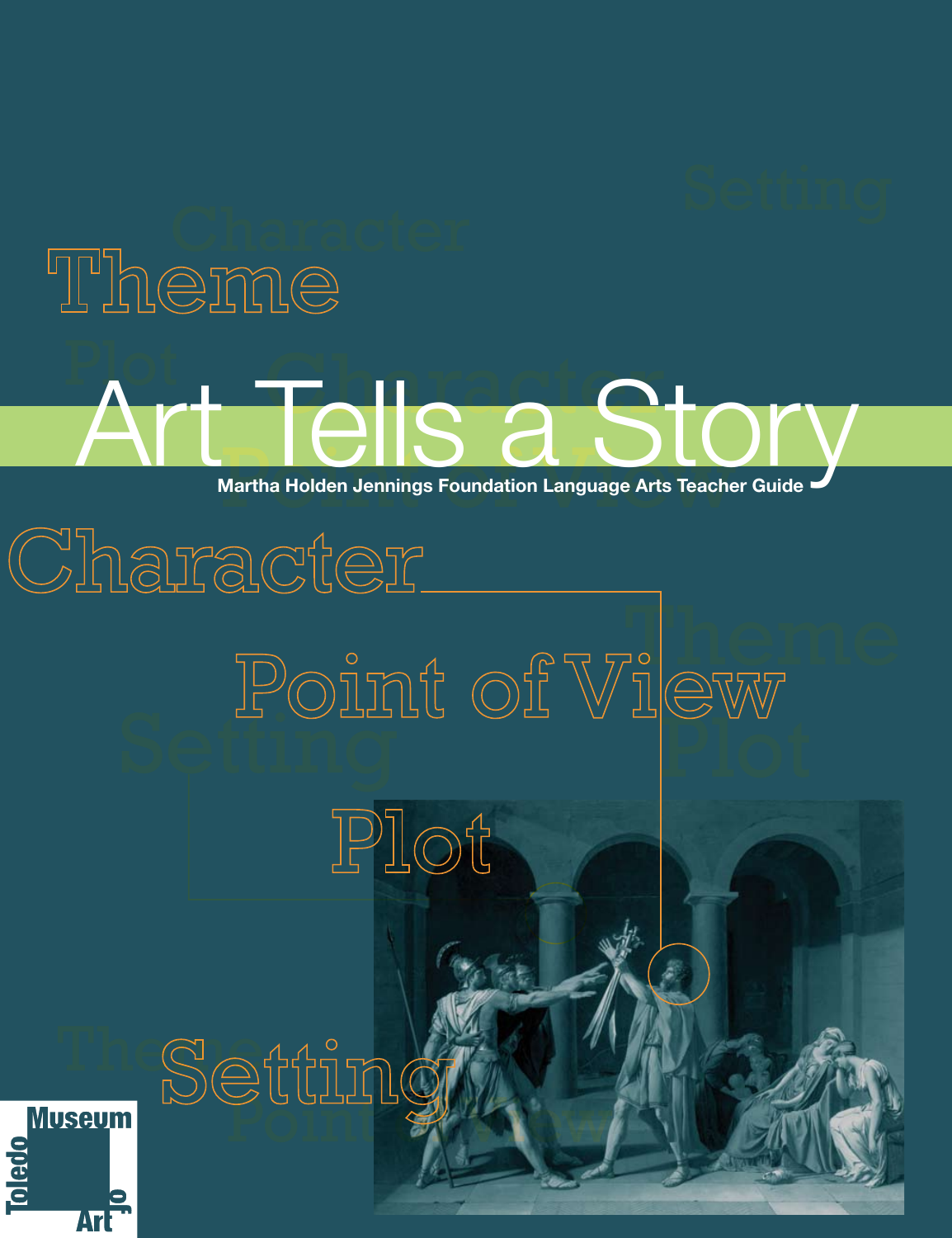This project was funded by the generous support of the Martha Holden Jennings Foundation.

Martha Holden Jennings Foundation Language Arts Teacher Guide The literary concepts of plot, theme, character, point of view, and setting as shown in works of art are explored in this guide. The activities suggested may be used prior to your visit to enhance learning that will take place at the Museum or after you return to the classroom.

1. Read the section called Arty-fact. This will give you background information about each work of art, and will help you introduce the object to your class.

This guide is written for teachers who may not have taught art but would like to incorporate art into their classrooms.

### How to Use This Guide

 $2.$  Show students the image of the work of art included in this guide. Introduce the work of art using information learned in the Arty-fact section. Use the questions in the What's the Connection section to begin a conversation about the work of art that explores the literary concept introduced on that page. Encourage students to look closely at each image, and remind them there is no wrong answer.

3. Use the activities in the Lesson Starters section to further enhance student learning in art and literature.

 $\overline{4}$ . Utilize the pull out poster. Each literary concept is explored using this image.

5. If your students enjoyed a particular section of the guide, additional activities are included. Use these activities to extend the learning that has already taken place.



### Resource Center for **Educators**

### These inserts are for use in class discussions for the students' learning experiences "What's the Connection?" activities.

6. Four additional literary areas are discussed on the last page of this guide.

Teacher resources from the Toledo Museum of Art are available online at toledomuseum.org. Visit our Resource Center for Educators located on the ground floor of the Museum. The RCE provides educational materials that integrate art into math, social studies, language arts, history, and more. The Museum's RCE offers great ways to enliven

### Suggestions for Educators



Images of works of art from the collection of the Toledo Museum of Art can be viewed online at toledomuseum.org/collection/selections. Consider showing these works of art on a smart board in your classroom.

Sign up your class for a tour by visiting toledomuseum.org/learn/tours.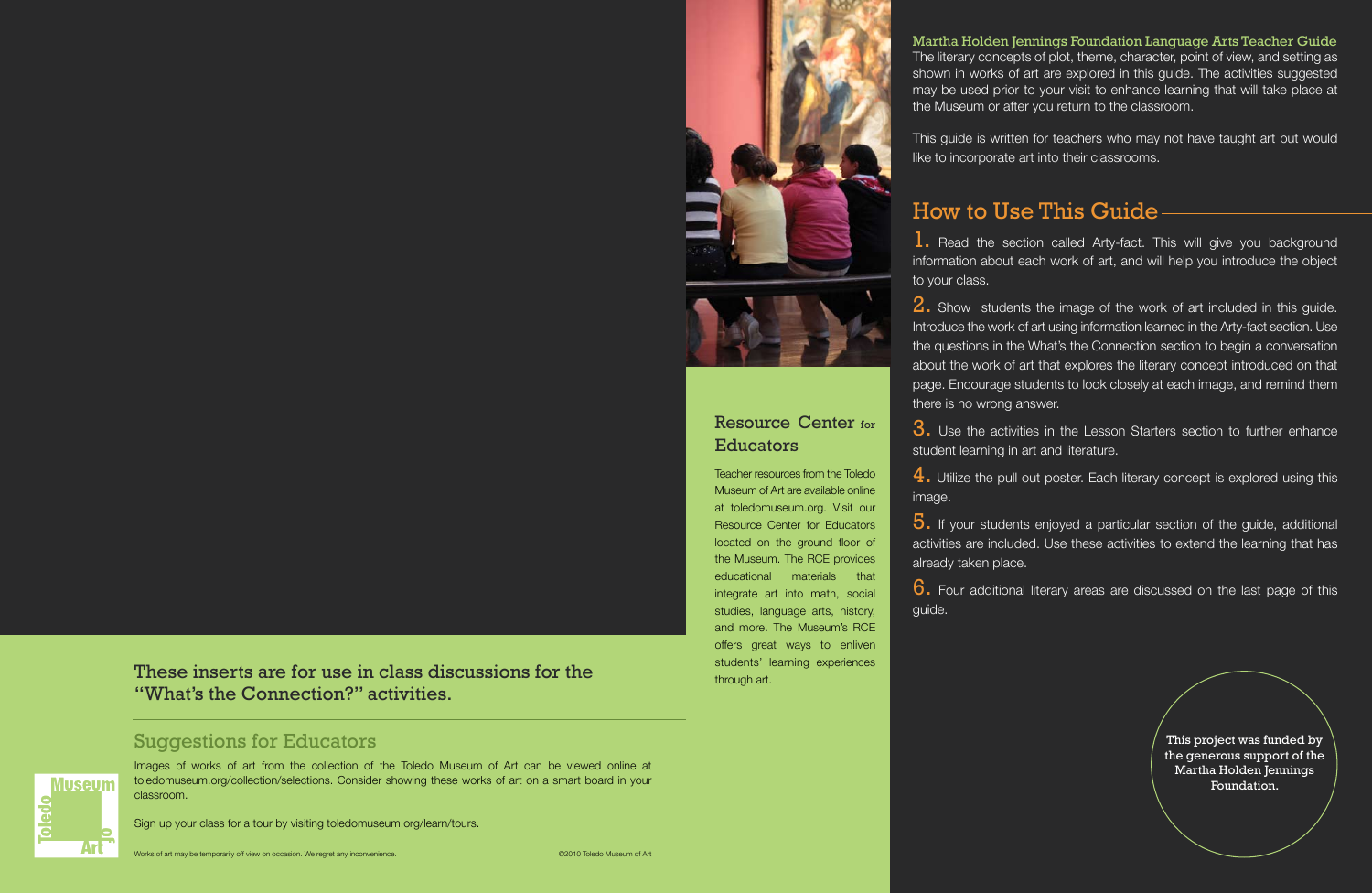

**3. Plot** is the sequence or order of events that<br>take place in a story, or in a work of art.<br>Plot is the structure of a story take place in a story, or in a work of art. Plot is the structure of a story.

Indian [Mughal Period] **Scenes from the Childhood of Krishna** About 1655–60

# . Arty-fact

How many events in this person's life are being shown? What happens first? What happens next? What do you see that makes you say that?

Describe how the artist shows an order to the events.

Why may the artist have chosen to represent these three events?

Manuscripts are unique books written and produced by hand—literally "manual scripts." The pictures that illustrate and accompany these texts are called miniatures. Manuscripts required a tremendous amount of labor to complete, and it was not uncommon for an artist to work on a single painting for more than a year.

Read a story out loud to the class. Ask students to illustrate the main events in the story in the style of an Indian miniature. As a class discuss which events were chosen to be illustrated and why. Put the illustrations together to create a class book.

This manuscript is called an Indian miniature. In three scenes, it depicts the Hindu god Krishna (the blue figure) and his foster parents Nanda and Yashoda, who were cattle herders.

The top of the page is divided into two scenes. On the left, Yashoda is carrying a jug of milk and has come into Krishna's room to wake him. On the right, Krishna is leading his father Nanda into the kitchen to watch Yashoda churning butter. (Krishna is constantly frustrated by his mother's attempts to keep him from stealing butter, his favorite treat.) The lower part of the page shows a scene of an older Krishna playing a flute for the milkmaids. His music is so irresistible it attracts not only the milkmaids but also the cattle and the fish!



This Indian miniature shows three scenes from the life of Krishna. Have students create a scrapbook page about three important moments in their life. Have students incorporate memorabilia that helps to convey the importance of each event. Display all the pages in class.

### 2 What's the Connection?

Explore  $Plot$  with your students by discussing this work of art. Start with these questions:

As a class discuss how both artists and authors communicate plot in a work of art or literature. Consider a story being read in class, ask students to identify three significant events that could be identified on a plot map. Have students discuss their answers.

As a class read a story out loud. Ask students to identify the sequence of main events in the story and identify relationships between them.

#### This work on paper is in the Print Study Room.

Mewar School, attributed to Manohar (active, 1640–1660) Indian, Mughal period. *Scenes from the Childhood of Krishna, from a* Sur Sagar *Manuscript*. Pigment on paper, about 1655–60. Mrs. George W. Stevens Fund, 2002.33

 $(5)$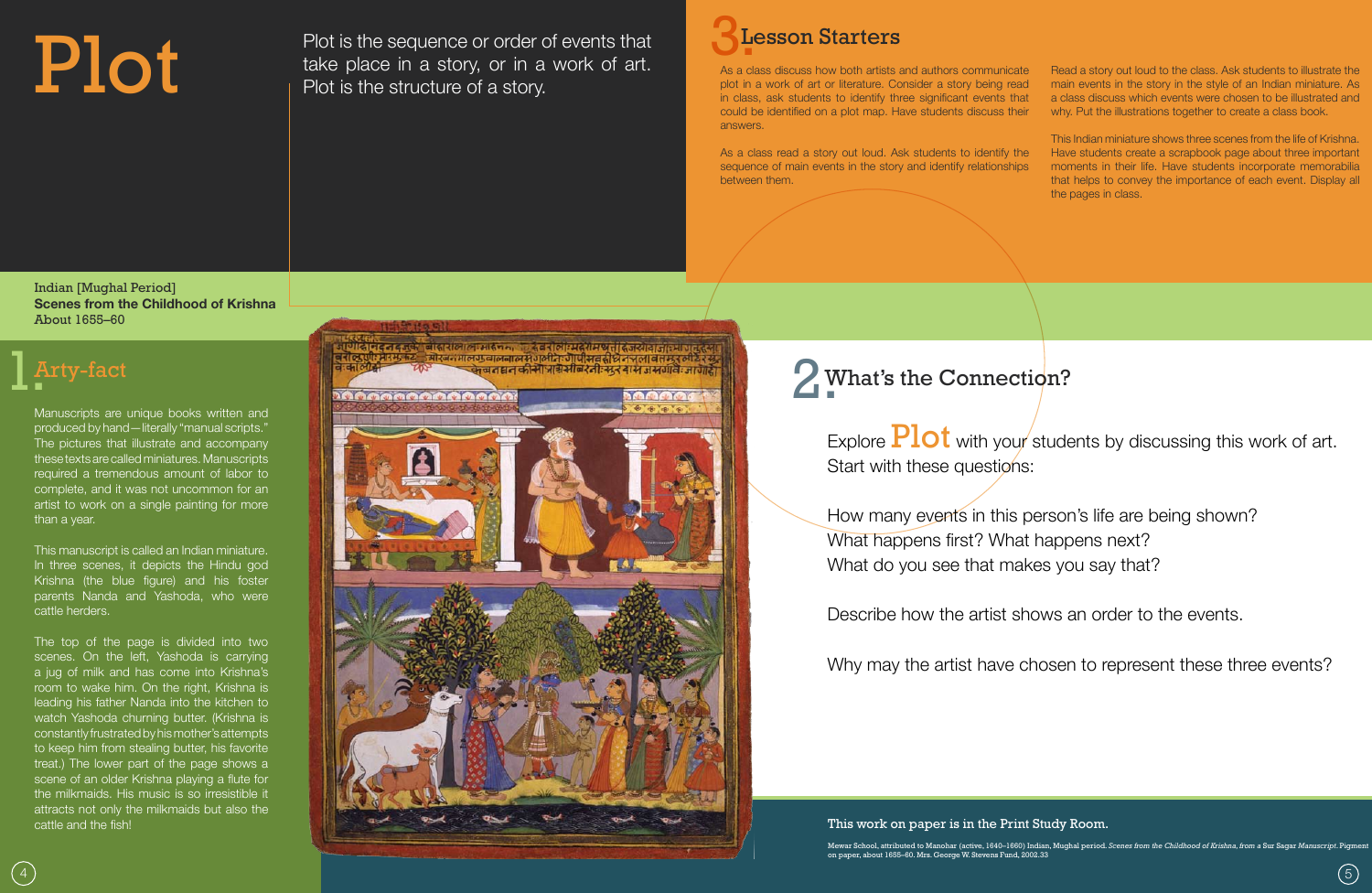Theme is the main idea of a story or the<br>point an author wants to make. As in<br>Interature, the theme in a work of art is<br>not usually directly stated but is inferred point an author wants to make. As in literature, the theme in a work of art is not usually directly stated but is inferred. Artists and authors use details, character, point of view, and setting to communicate a theme.



Organize students into groups of three. Have each group read a short story and identity the theme. Like an artist, how does the author use details to convey the main idea?

> Ask students to create a collage showing the same theme as a story read in class. Students should include key words from the story. Display and discuss their choices.

## 2 What's the Connection?

Explore **Theme** with your students by discussing this work of art. Start with these questions:

Ask students to read a children's picture book and make a list of five details that the author uses to develop the theme and add meaning to the story. Next have students write a theme statement. Have volunteers share their statements with the class. As a class evaluate these responses.

> Look closely at this work of art and describe the foreground; then the background.

Have students find a work of art that shows a theme similar to a story read in class. Ask students to present their work of art and explain their findings.

What main idea/theme is the artist trying to communicate? What do you see in the painting that makes you say that?

How does the artist use details to convey the theme?

 $\overline{7}$ 

Starrucca Viaduct, Pennsylvania shows both American nature and industry. Built in Northeastern Pennsylvania by the New York and Erie Railroad in 1847–1848, the viaduct was a great engineering feat of its time. The size and scale of the new viaduct dwarfs the old-fashioned wooden bridge in the middle ground that leads to the village of Lanesboro. In nineteenth-century painting the railroad was often seen as a symbol of industrial progress and change, or of man's destruction and exploitation of nature.

In this painting the artist seems to suggest that nature can absorb the effects of technology without adverse consequences. Figures in the foreground looking out toward the train, the nestling of technology within the landscape, and the dominance of the undisturbed wilderness make the picture appear beautiful and serene.



### Visit the Museum and see this painting in Gallery 29B.

Jasper Francis Cropsey (American, 1823–1900) *Starrucca Viaduct, Pennsylvania*. Oil on canvas, 1865. Purchased with funds from the Florence Scott Libbey Bequest in Memory of her Father, Maurice A. Scott, 1947.58

Jasper Francis Cropsey (American, 1823–1900) **Starrucca Viaduct, Pennsylvania** 1865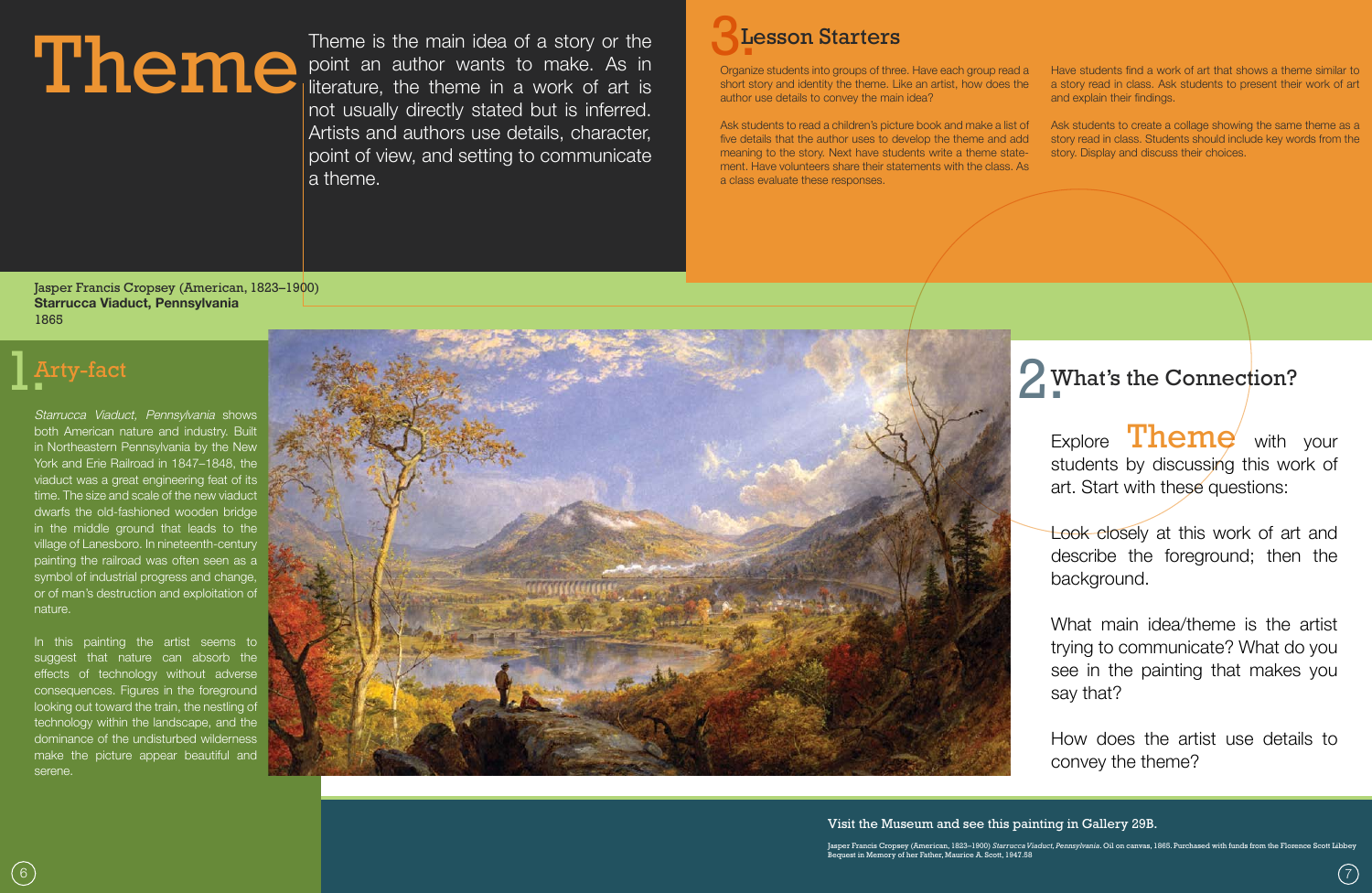Jules Breton (French, 1827–1906) **The Shepherd's Star** 1887

# **CLOCCC** of a person or animal in a work<br>
of art or literature. Characters As a class discuss the background<br>
of art or literature. Characters As a class, find a similar important event, I

A character is a representation of a person or animal in a work of art or literature. Characters can be described physically, intellectually, emotionally, socially, or philosophically.



As a class discuss the background of a story being read in class, find a similar important event, like a Shepherd's Star, that is evident.

> Explore  **with your students by discussing this** work of art. Start with these questions:

> Describe the woman in the painting. What can you tell about her by looking at her clothes, where she is and what she is doing?

In groups ask students to discuss a story that was read for class. Brainstorm a list of ten words that describe a character in the story. Which three words best describe the person? Report the findings to the rest of the class.

What details has the artist included to let the viewer get to know

her?

Describe the background of this painting. What might these details reveal about this woman? Why might the artist have included the Shepherd's Star?

If you could ask this woman one question, what would it be?

This painting shows a barefoot young peasant woman returning from the fields in the early evening as Capella, or "shepherd's star" rises over her shoulder. On her head she carries a sack of potatoes.

Jules Breton painted this French peasant in a manner that avoids any commentary on her social position. Instead the woman appears as an idealized and heroic embodiment of a traditional, idyllic way of life—one that was rapidly disappearing under the pressures of the Industrial Revolution.





Ask students to describe the most important details the artist uses to help the viewer get to know this woman. What would the character say if she could speak? Ask students to create a short story that tells the background story of the woman shown in this painting. Have students explain where she was before this picture was painted, the day before and so on. Invite students to include illustrations with their text.

Have students describe a character in a story being read in class or at home. Ask who the character's friends might be, where the person lives, or a typical day in the character's life. Have students create a drawing that shows this person based on these questions and share the drawings with the class.

How would the Industrial Revolution impact the work of the woman shown in this painting? Tell a story of how her life might change with the onset of industry.

## 2 What's the Connection?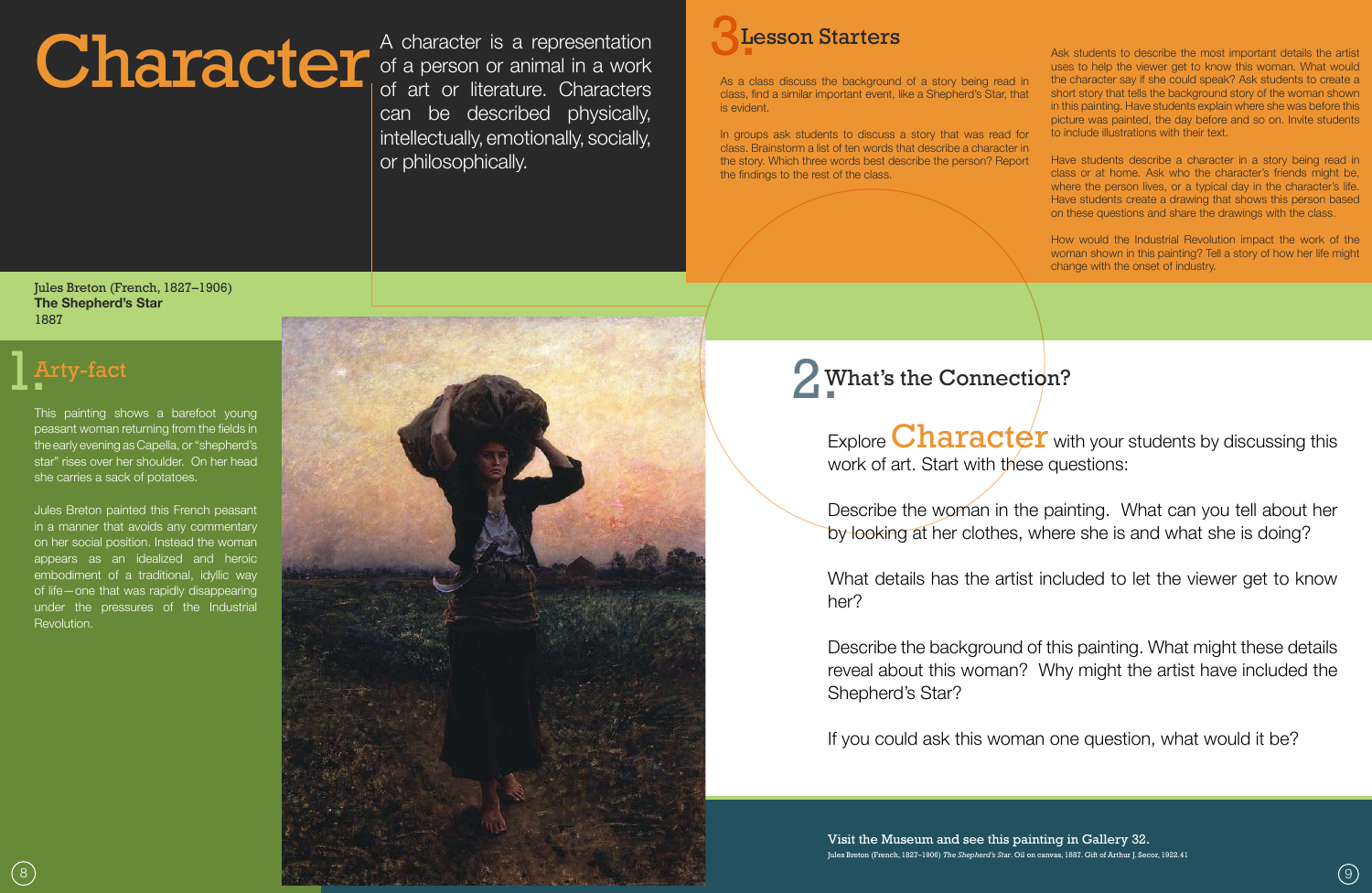Emily Brock (American, born 1946) **The Counterman Diner** 1991–92

Setting is the location of a story or work<br>of art in time and space. The setting<br>may be a time in history, a geographical<br>three stories or novels and briefly des Setting is the location of a story or work of art in time and space. The setting may be a time in history, a geographical place, or an imaginary location.



Just as artists create a setting for their work of art, authors choose words to create a setting for a story. Ask students to list three stories or novels and briefly describe the settings in each. Next, have students select a passage from each book that illustrates the text and share them with the class.

Ask students to identify the sequence of settings in a book or story, in order of appearance. How does the author make the settings vivid for the reader? What words does the author use to convey the look and feel of the surroundings?

> Explore **Setting** with your students by discussing this work of art. Start with these questions:

Ask students to imagine themselves in this setting. Invite students to create a story about this place or compare this setting to that in a story being read in class. What similar techniques do artist and artists use to create setting?

Have students create a diorama based on a favorite place near their home. Ask them to write a story about the place and present these works of art to the class.

Using found objects or a variety of materials, have students create a life-sized menu item that might be served at the diner. Have a conversation about what might be served and who would order it.

## 2 What's the Connection?

Look closely at this work of art. What details has the artist included to make this setting look real? What would you see, hear, taste, or smell here?

Where might this type of restaurant be located? What do you see that makes you see that? During what time in American history were diners like this popular?

 $\bigodot$ 

Emily Brock is an artist who creates works of art from vividly-colored fused and slumped glass. Brock is famous for creating rooms in various settings, both in and outside, making the viewer feel they are actually in them. Her recent works include molded glass characters or people in the settings.

This artist has recreated in minute detail a 1930's era diner from her neighborhood in Albuquerque, New Mexico. Although the diner seems empty the presence of people is conveyed through details like an open newspaper, dropped napkin, an empty glass with a straw, four pies and one cake.



Visit the Museum and see this sculpture in the Glass Pavilion.

Emily Brock (American, born 1946) *The Counterman Diner*. Glass, fused, slumped, lampworked; metal, 1991–92. Purchased with funds given in memory of Judie Chatreau by friends and co-workers at Society Bank & Trust and with funds from the Libbey Endowment, Gift of Edward Drummond Libbey, 1992.2 ©1992 Emily Brock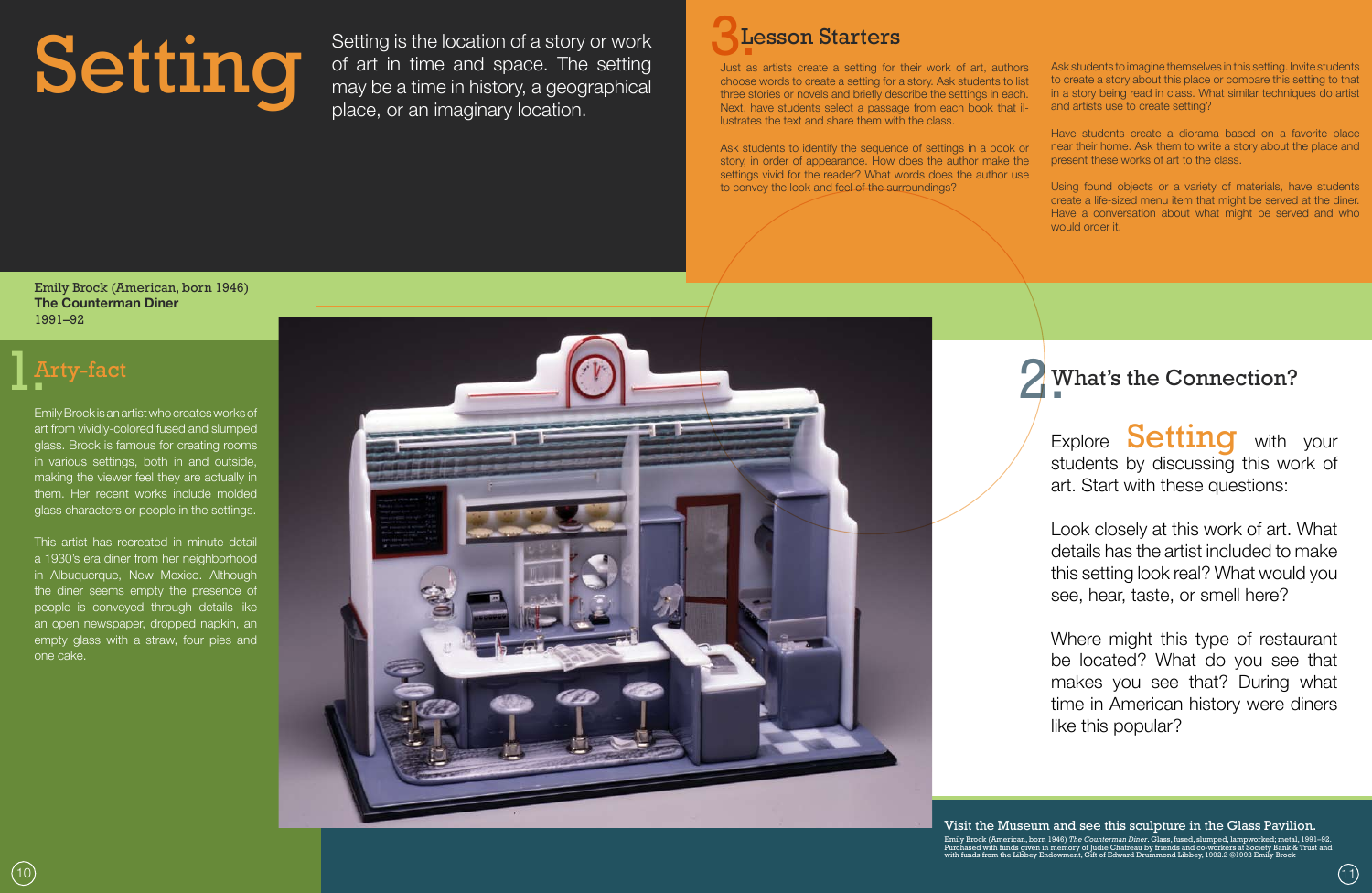# **BESSON Starters**<br> **1** In art, point of view can be the attitude<br>
In art, point of view can be the attitude<br> **1** In art, point of view can be the attitude View

Edward Hopper (American, 1882–1967) **Two on the Aisle** 1927

In literature, point of view is the attitude or outlook of the narrator or character(s). In art, point of view can be the attitude or outlook of the artist, character(s), or viewer.



Have students identify the main point of view of a story being read in class. Ask students to identify the main character, then to rewrite the story from a different perspective. In small groups discuss how character and point of view impact the story. Ask which viewpoint they like best.

Ask students to consider a story being read in class and how the story would change if a different character told the tale.

> Explore  $Point$  of  $View$  with your students by discussing this work of art. Start with these questions:

Have students create a monologue told by each of the characters in this work of art. Have each student express what is happening between the characters; describe their attitudes and perspective of their world.

Make a color copy of this work of art. Ask students to write one or two sentences in a word or thought bubble that each character might be thinking. Put these together in a book to create cartoons.

## 2 What's the Connection?

Describe this work of art, what do you think the relationship is between the characters? What do you see that makes you say that?

How many different points of view are in the painting? What viewpoints might not be so obvious? What do you think is the artist's point of view?

Tell the story of this work of art from each point of view. Imagine a dialogue between the characters. How is the story different if told from each character's point of view?

The elegantly dressed couple in this painting is the artist and his wife Jo, who modeled for nearly all of his female figures. The artist and his wife were fans of both plays and movies in their hometown of New York City, and for this performance must have arrived early as the orchestra pit is still empty, and there is only one other patron in the theater.

Even though the Hoppers lived in the bustling city of New York, the artist painted scenes of streets, restaurants, offices, and theaters typically showing only one or a few figures. He was often known as the "painter of loneliness." While his scenes seem sparse they are a reflection of his personal vision of the isolation of modern American life.



#### Visit the Museum and see this painting in Gallery 7.

Edward Hopper (American, 1882–1967) *Two on the Aisle*. Oil on canvas, 1927. Purchased with funds from the Libbey Endowment, Gift of Edward Drummond Libbey, 1935.49 ©1927 Edward Hopper

 $(13)$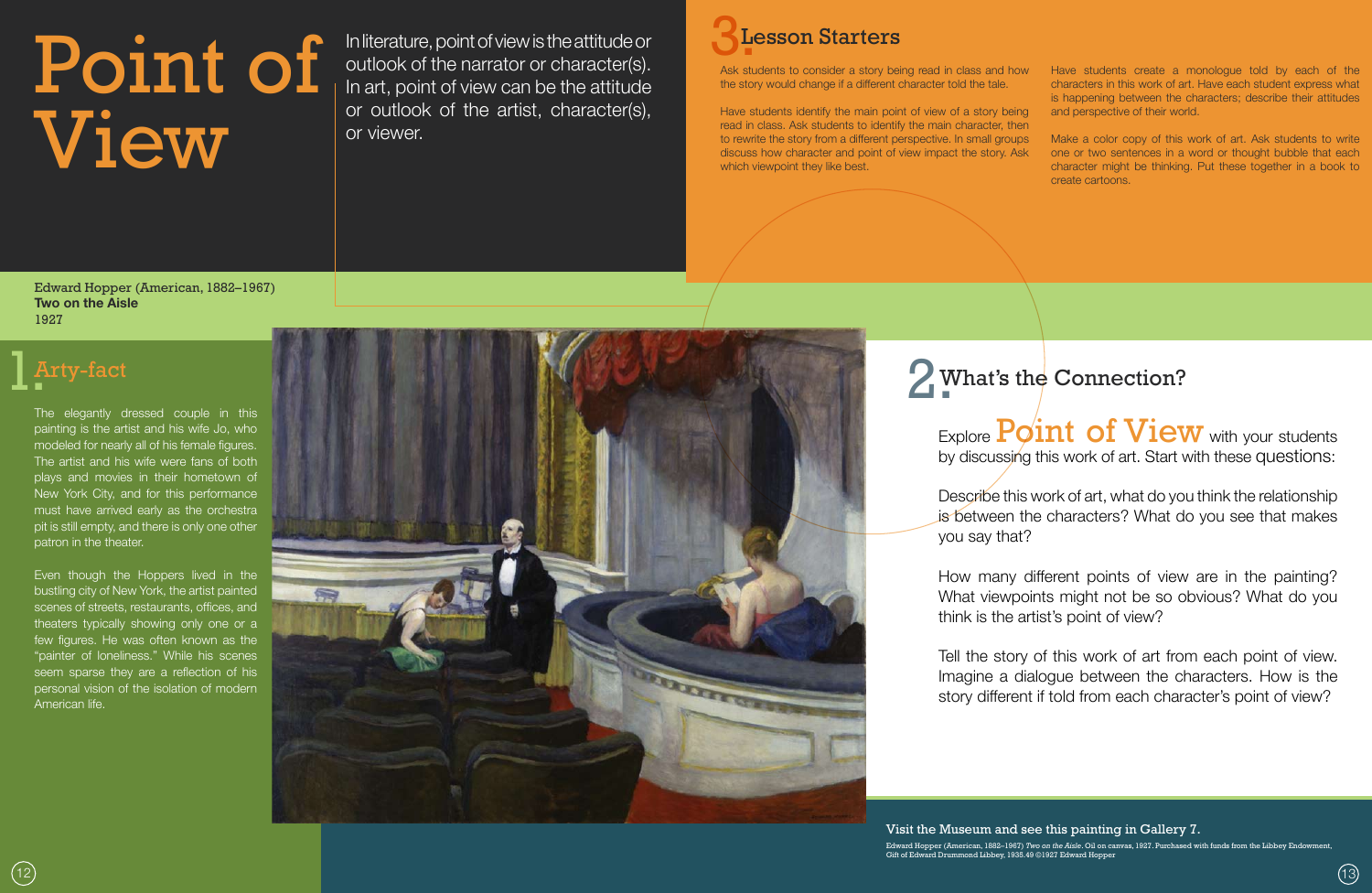Epic: a narrative poem about gods, heroes or legendary events. Greek vases or paintings of battle scenes or historical events are visual representations of an epic. This painting depicts a story from ancient Rome.





# Art Vocabulary & English Language Art Terms

**Allegory:** a representation of ideas through objects or characters. Many works of art use visual images to stand in for an idea or emotion. The artist uses the objects in this painting to represent concepts of vanity and mortality.

Symbols: words or objects used to represent an idea or convey deeper meaning. Artists and authors use symbols to evoke a response or illustrate a point. The objects in this painting identify the employment of these individuals.

### Visual artists and authors often use similar elements when creating works. Using art to illustrate literary terms can help make abstract ideas more concrete. Here are some

**Foreshadowing:** use of hints or clues to suggest what will happen later. Because they are frozen in a particular moment in time, many paintings create a sense that climactic action is about to take place. By including the small figure in the boat, the artist implies there is more to the story.

# examples:

Gallery 28A | Jacques-Louis David (French, 1748-1825) The Oath of the Horatii. Oil on canvas, 1786. Purchased with funds from the Libbey Endowment, Gift of Edward Drummond Libbey, 1950.308

Gallery 23 | Jan Miense Molenaer (Dutch, about 1610–1668) Allegory of Vanity. Oil on canvas, 1633. Purchased with funds from the Libbey Endowment, Gift of Edward Drummond Libbey, 1975.21

![](_page_7_Picture_44.jpeg)

Gallery 31 | John Martin (British, 1789–1854) The Destruction of Tyre. Oil on canvas, 1840. Purchased with funds from the Libbey Endowment, Gift of Edward Drummond Libbey, 1952.88

![](_page_7_Picture_41.jpeg)

Gallery 23 | Thomas de Keyser (Dutch, 1596/97-1667) The Syndics of the Amsterdam Goldsmiths Guild. Oil on canvas, 1627. Museum purchase, 1960.11

### Plot

#### **Create a Cartoon Strip**

Ask students to make a cartoon strip of the main events of a story. Be sure to draw or paint scenes that give clues to the story's plot. Discuss with students the importance of text to convey their ideas.

#### **Map It**

Choose a work of art from the collection of the Toledo Museum of Art. Discuss the literary aspects of the story the artist is telling. Have students create plot maps that show where the characters went before, during, and after the story told by the work of art.

### Theme

#### **Make a Collage**

After discussing theme in the classroom, ask students to discuss different themes in stories that have been read. Have students create a collage based on the same theme. Students can bring objects from home or use found items.

#### **Talk About It**

Have students choose a work of art from the collection of the Toledo Museum of Art. Discuss the theme of the work of art. Afterwards ask students to create a public service announcement for radio, television, or a full-page advertisement that focuses on the same theme and significance as the work of art.

### **Character**

#### **Artist Trading Cards**

Artist Trading Cards are miniature works of art that are traded among artists. Following this idea have students create Character Trading Cards (like baseball cards) for the main characters in a work of literature. Illustrate the character on one side and include important statistics on the other. Have students organize their cards in a three ring binder as a study guide.

#### **Who Are You?**

As a class, create portraits of the characters of a story. Hang the portraits in the classroom. Have students write descriptive paragraphs of each character choosing words that bring each person to life. Ask students to share the paragraphs and portraits.

### Setting

#### **Write it, Make it!**

Explore sensory details with your class. Choose a book you are reading and ask students to describe its setting using five words for each of the five senses. Choose the best words and create a poem and a drawing of that location.

#### **Build It**

Choose a work of art or a story that has an incredible architectural setting. Have students research similar structures during that time period. Lead a discussion of setting and the significance of architecture. Afterward have students create their own fabulous structures using only masking tape, newspaper, and paper tubes. Write a story about this place.

### Point of View

#### **Break an Egg**

After discussing point of view in class, gather students together, and drop a raw egg on the floor. Ask students to draw a picture of the egg and then write a story from one point of view. Points of view might include the egg, the floor, the teacher, the viewer, the janitor, and so on.

![](_page_7_Picture_26.jpeg)

Extend the learning that has already taken place by using these activities

in your classroom:

![](_page_7_Picture_0.jpeg)